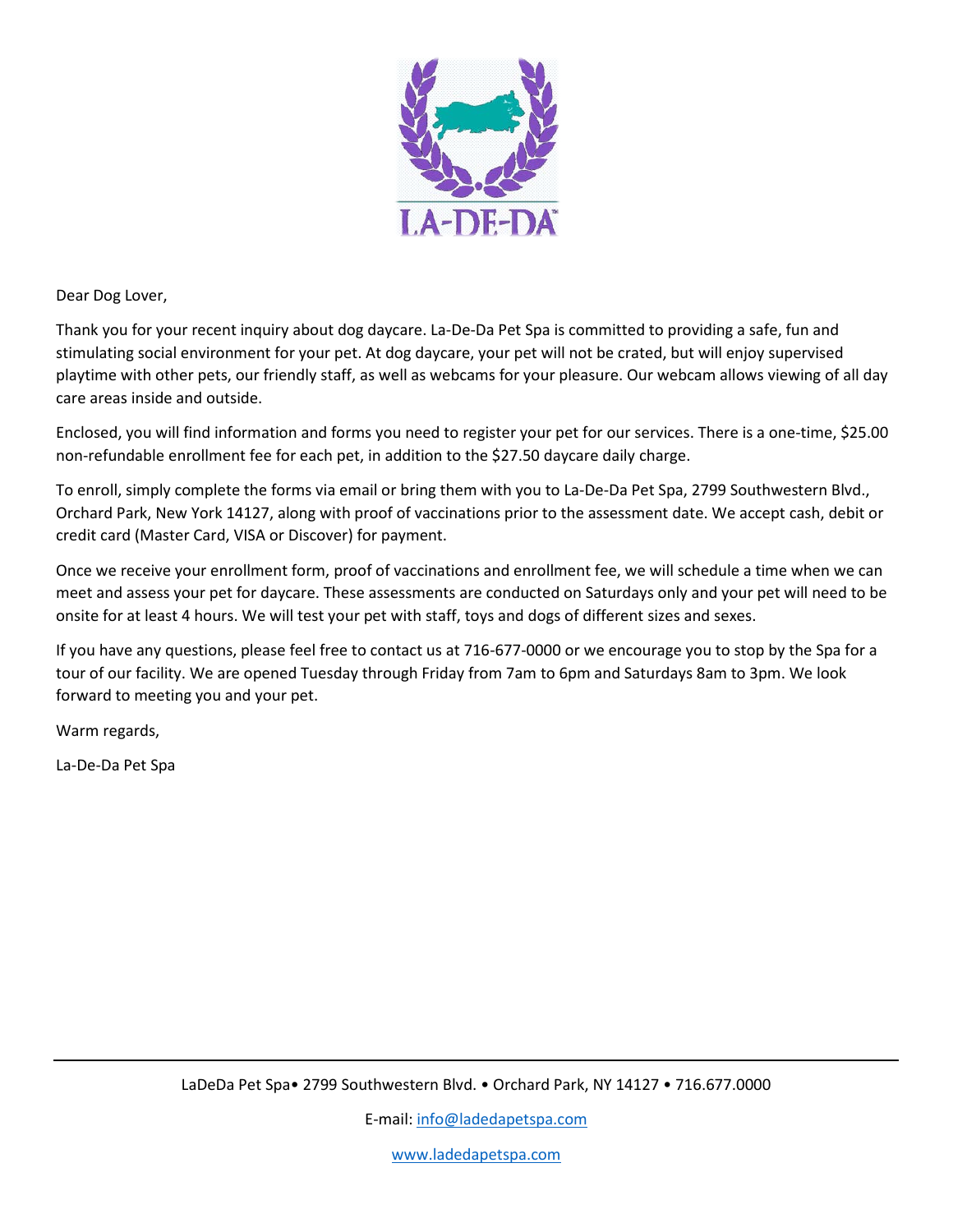# Our Day Care Policies help ensure the health, safety, and comfort of your pet.

# **Age**

All dogs must be at least 16 weeks of age or older, having their third set of Distemper/Parvo(DHLPP) vaccines along with Bordetella, and Rabies.

#### **Spayed/Neuter**

All dogs 6 months or older must be spayed or neutered.

#### **Vaccines**

Current vaccinations are required for attending day care and must include the following: DHLPP, Rabies, and Bordetella. All pets must be treated for flea and tick prevention. These vaccinations must be administered at least 7 days prior to attending day care.

# **Health**

All dogs must be in good health and been treated for flea and ticks. Owners will certify their dog(s) are in good health. have not been ill with a communicable condition in the last 30 days. Upon admission, all dogs must be free from any conditions which could potentially jeopardize other guests. Dogs that have been ill with a communicable condition in the last 30 days will require veterinarian certification of health to be admitted or readmitted.

#### **Behavior**

All dogs must be non-aggressive and not food or toy protective. Owners will certify their dogs have not harmed or shown any aggressive or threatening behavior towards any person or any other dog(s). **Please remember:** your pet will be spending time with other pets and the safety and health of all animals is our main concern. In the [event your pet injures another dog at day care, the owner is responsible for veterinary fees](http://ladedapetspa.com/wp-content/uploads/2015/03/enrollment-form.pdf)  and/or services.

# **Pet [Profile](http://ladedapetspa.com/wp-content/uploads/2015/03/enrollment-form.pdf) Form**

All dogs must have a complete, up-to-date, and approved [application](http://ladedapetspa.com/wp-content/uploads/2015/03/enrollment-form.pdf) on file before they attend dog day care. There is a one-time, \$25.00 [non-refundable](http://ladedapetspa.com/wp-content/uploads/2015/03/enrollment-form.pdf) administrative application screening fee for each pet. **Download [Here](http://ladedapetspa.com/wp-content/uploads/2015/03/enrollment-form.pdf) »**

#### **Reservations**

Reservations are required. Cancellations with less than 24 hours notice will be charged \$25.00 fee if appointment can not be refilled.

# **Days & Hours**

- Tuesday Friday: 7am to 6pm
- Saturday: 8am to 3pm
- Staff goes off duty at 6pm. **There is a \$1 per minute charge for any pet left after 6pm**.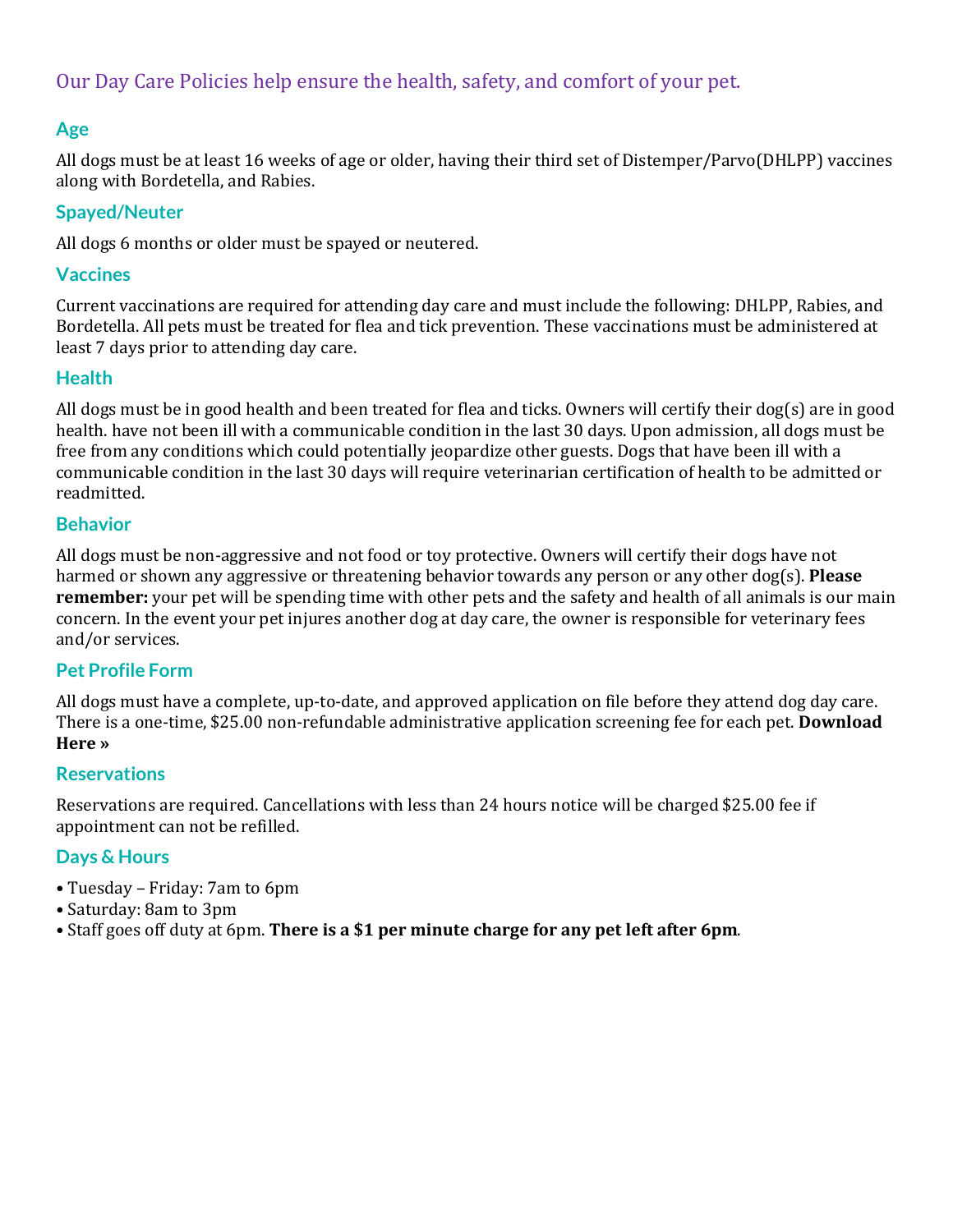**Please complete and email this form for each pet to info@ladedapetspa.com** *prior to assessment* **so we can properly prepare your pet's visit in advance.**

|                                                                     | Male/Female Spayed/Neutered Y / N Age when done _____                                                          |  |
|---------------------------------------------------------------------|----------------------------------------------------------------------------------------------------------------|--|
|                                                                     |                                                                                                                |  |
| Has your dog ever been asked to leave a previous day care? $Y / N$  |                                                                                                                |  |
| If yes, why?                                                        |                                                                                                                |  |
|                                                                     |                                                                                                                |  |
| Date acquired dog: _____________________                            |                                                                                                                |  |
|                                                                     | Is dog If adopted, please tell us what you know of your dog's past history?                                    |  |
| Does your dog like children? Y / N                                  |                                                                                                                |  |
|                                                                     |                                                                                                                |  |
| Are there other animals in your household? $Y / N$                  |                                                                                                                |  |
|                                                                     |                                                                                                                |  |
|                                                                     |                                                                                                                |  |
|                                                                     | Health/Grooming Does your dog have a problem with fleas? ______________________Allergies? ________________     |  |
| Does your dog have hip dysplasia? Y / N                             |                                                                                                                |  |
|                                                                     | If yes, what restrictions need to be placed on your dog's activities or movements? ___________________________ |  |
|                                                                     |                                                                                                                |  |
|                                                                     |                                                                                                                |  |
| Does your dog act afraid of any specific items or noises? Y / N     |                                                                                                                |  |
|                                                                     |                                                                                                                |  |
| How does your dog react to strangers coming into your home or yard? |                                                                                                                |  |

**\_\_\_\_\_\_\_\_\_\_\_\_\_\_\_\_\_\_\_\_\_\_\_\_\_\_\_\_\_\_\_\_\_\_\_\_\_\_\_\_\_\_\_\_\_\_\_\_\_\_\_\_\_\_\_\_\_\_\_\_\_\_\_\_\_\_\_\_\_\_\_\_\_\_\_\_\_\_\_\_\_\_\_\_\_\_\_\_\_\_\_\_\_\_\_\_\_\_**